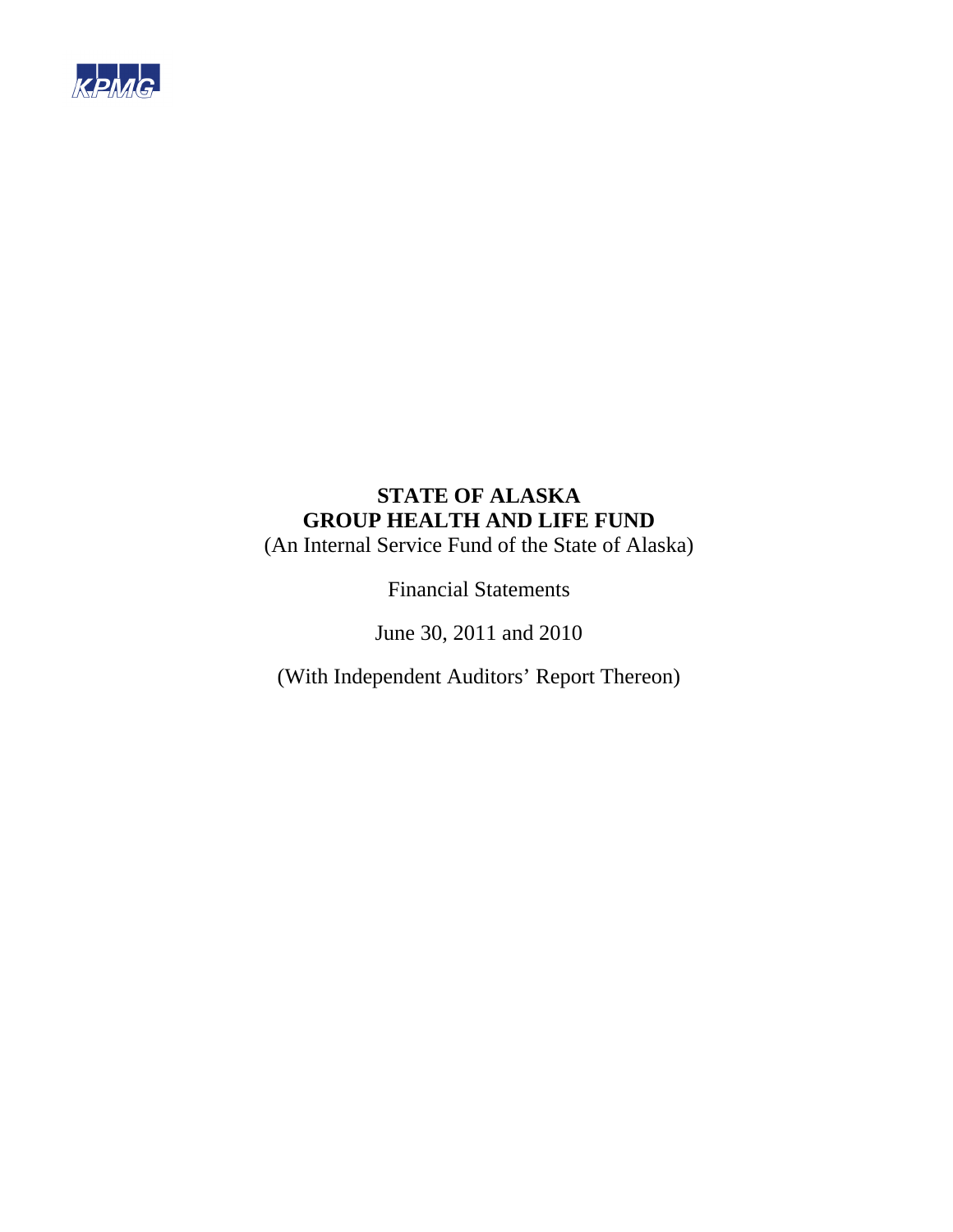#### **Table of Contents**

|                                                             | Page(s)   |
|-------------------------------------------------------------|-----------|
| Independent Auditors' Report                                |           |
| Management's Discussion and Analysis                        | $2 - 6$   |
| <b>Statements of Net Assets</b>                             | 7         |
| Statements of Revenues, Expenses, and Changes in Net Assets | 8         |
| <b>Statements of Cash Flows</b>                             | 9         |
| <b>Notes to Financial Statements</b>                        | $10 - 18$ |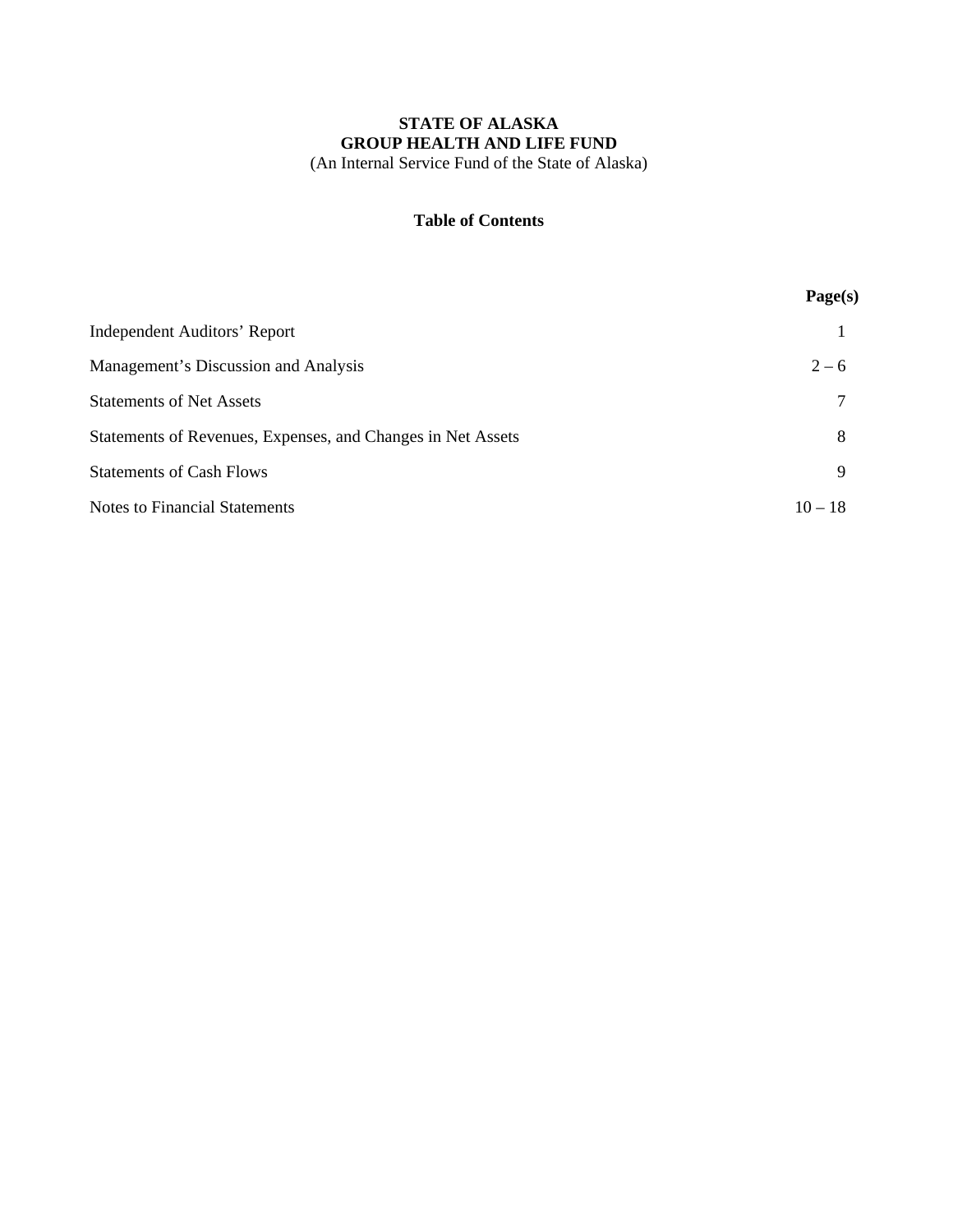

**KPMG LLP** Suite 600 701 West Eighth Avenue Anchorage, AK 99501

## **Independent Auditors' Report**

Division of Retirement and Benefits and Members of the Alaska Retirement Management Board State of Alaska Group Health and Life Fund:

We have audited the accompanying statements of net assets of the State of Alaska Group Health and Life Fund (the Plan), (an Internal Service Fund of the State of Alaska), as of June 30, 2011 and 2010, and the related statements of revenues, expenses, and changes in net assets, and cash flows for the years then ended. These financial statements are the responsibility of the Plan's management. Our responsibility is to express an opinion on these financial statements based on our audits.

We conducted our audits in accordance with auditing standards generally accepted in the United States of America. Those standards require that we plan and perform the audits to obtain reasonable assurance about whether the financial statements are free of material misstatement. An audit includes consideration of internal control over financial reporting as a basis for designing audit procedures that are appropriate in the circumstances, but not for the purpose of expressing an opinion on the effectiveness of the internal control over financial reporting. Accordingly, we express no such opinion. An audit also includes examining, on a test basis, evidence supporting the amounts and disclosures in the financial statements, assessing the accounting principles used and significant estimates made by management, as well as evaluating the overall financial statement presentation. We believe that our audits provide a reasonable basis for our opinion.

In our opinion, the financial statements referred to above present fairly, in all material respects, the net assets of the State of Alaska Group Health and Life Fund as of June 30, 2011 and 2010, and the changes in financial position and cash flows for the years then ended, in conformity with accounting principles generally accepted in the United States of America.

Management's Discussion and Analysis is not a required part of the financial statements, but is supplementary information required by the Governmental Accounting Standards Board (GASB). We have applied certain limited procedures, which consisted principally of inquiries of management regarding the methods of measurement and presentation of the required supplementary information. However, we did not audit this information and express no opinion on it.

KPMG LLP

October 20, 2011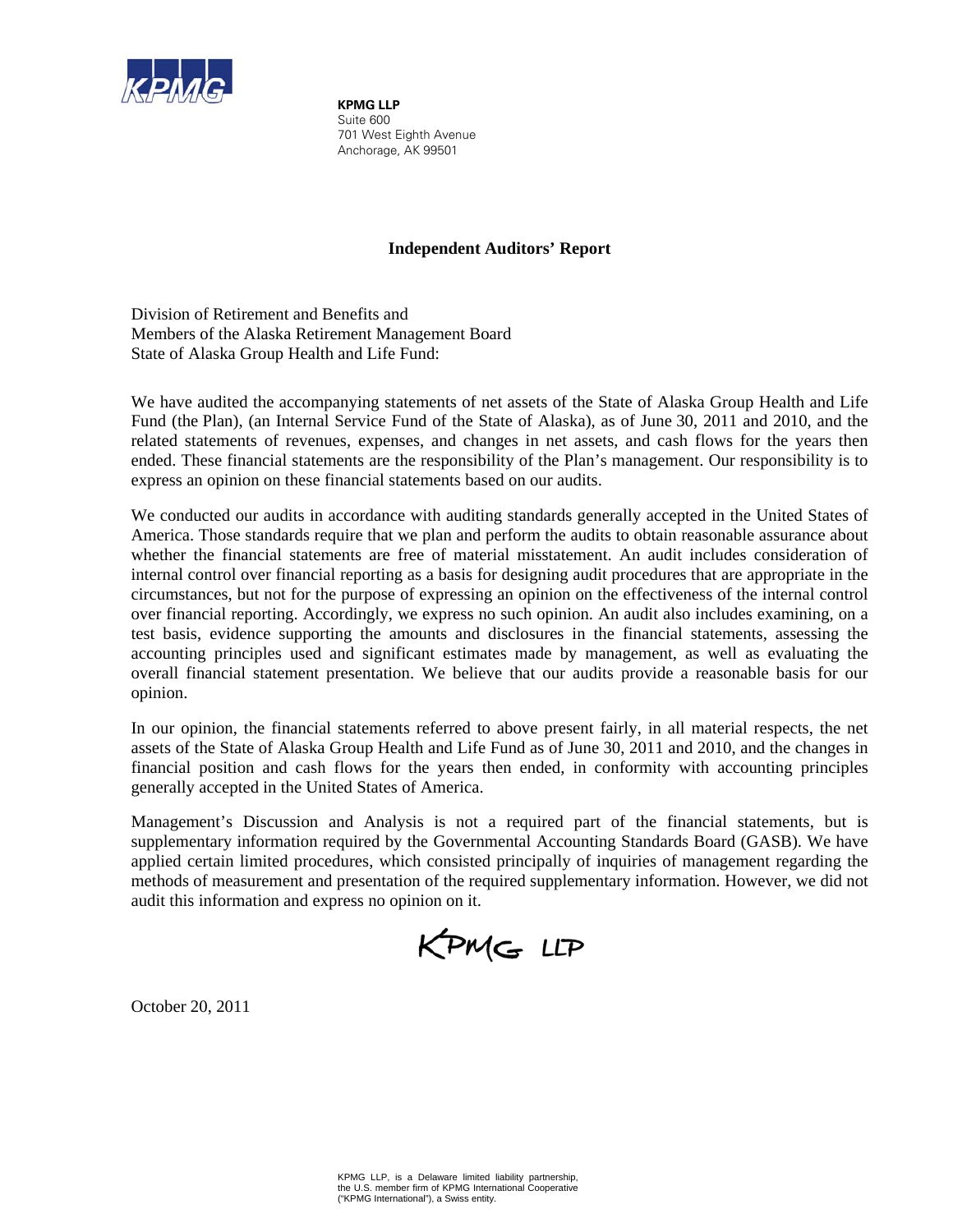Management's Discussion and Analysis

June 30, 2011 and 2010

This section presents management's discussion and analysis (MD&A) of the Group Health and Life Fund's (the Plan) financial condition and performance for the years ended June 30, 2011 and 2010. This section is presented as a narrative overview and analysis. Please read the MD&A in conjunction with the financial statements and notes to financial statements to better understand the financial condition and performance of the Plan during the fiscal years ended June 30, 2011 and 2010. Information for fiscal year 2009 is presented for comparative purposes.

#### **Financial Highlights**

The Plan financial highlights as of June 30, 2011 were as follows:

- The Plan's unrestricted net assets increased by \$5.7 million during fiscal year 2011.
- The Plan's health premiums increased by \$16.5 million during fiscal year 2011.
- The Plan's investment earnings during fiscal year 2011 were \$630,934.
- The Plan's benefit expense totaled \$90.8 million during fiscal year 2011.

#### **Overview of the Financial Statements**

This discussion and analysis is intended to serve as an introduction to the Plan's basic financial statements. The Plan's financial statements are comprised of four components: (1) statement of net assets, (2) statement of revenues, expenses, and changes in net assets, (3) statement of cash flows, and (4) notes to financial statements.

*Statement of Net Assets* – This statement presents information regarding the Plan's assets, liabilities, and resulting unrestricted net assets. This statement reflects the Plan's cash and short-term investments, receivables, and other assets less liabilities at June 30, 2011 and 2010.

*Statement of Revenues, Expenses, and Changes in Net Assets* – This statement presents how the Plan's net assets changed during the fiscal years ended June 30, 2011 and 2010 as a result of health premiums, investment income, and operating expenses.

*Statement of Cash Flows* – This statement presents cash flows from operations and investing activities. The Plan presents its cash flows statement using the direct method for reporting cash received and disbursed during the fiscal year.

The above statements represent resources available for investment and payment of benefits as of June 30, 2011 and 2010, and the sources and uses of those funds during fiscal years 2011 and 2010.

*Notes to Financial Statements* – The notes to financial statements are an integral part of the financial statements and provide additional detailed information and schedules that are essential to a full understanding of the Plan's financial statements.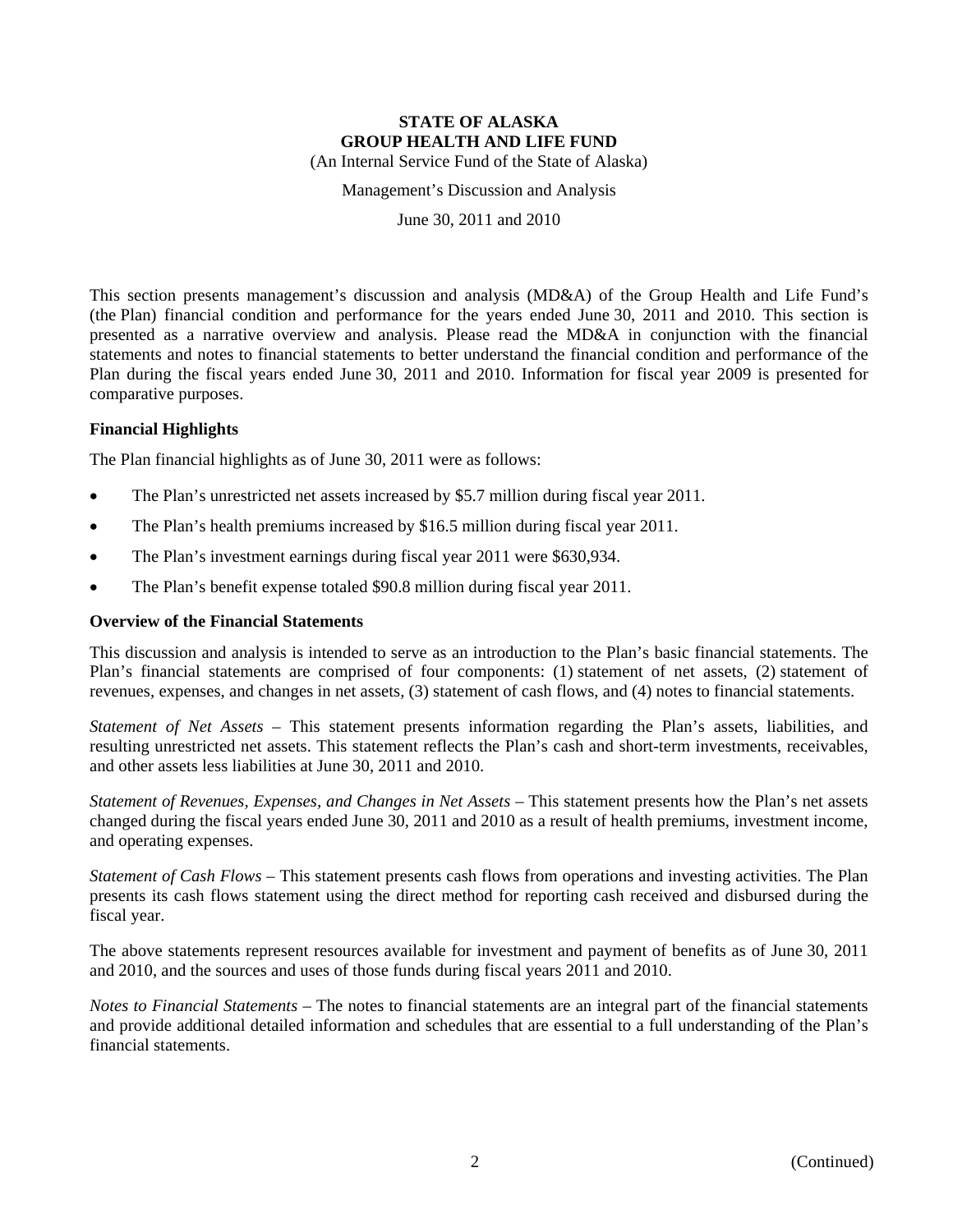Management's Discussion and Analysis

June 30, 2011 and 2010

## **Condensed Financial Information**

| <b>Net Assets</b>                   |    |            |            |                     |                   |            |  |
|-------------------------------------|----|------------|------------|---------------------|-------------------|------------|--|
|                                     |    |            |            | Increase (decrease) |                   |            |  |
| <b>Description</b>                  |    | 2011       | 2010       | Amount              | Percentage        | 2009       |  |
| Assets:                             |    |            |            |                     |                   |            |  |
| Cash and cash equivalents           | \$ | 40,155,448 | 35,299,978 | 4,855,470           | 13.8%<br>\$.      | 44,741,173 |  |
| Receivables                         |    | 94,508     | 36,447     | 58,061              | 159.3             | 15,027     |  |
| Other assets                        |    | 840,649    | 840.649    |                     |                   | 840,649    |  |
| Total assets                        |    | 41,090,605 | 36,177,074 | 4,913,531           | 13.6              | 45,596,849 |  |
| Liabilities:                        |    |            |            |                     |                   |            |  |
| Claims payable                      |    | 14,096,000 | 15,266,619 | (1,170,619)         | (7.7)             | 12,491,742 |  |
| Due to State of Alaska General Fund |    | 1.151.148  | 786.149    | 364,999             | 46.4              | 1,341,286  |  |
| Accrued expenses                    |    | 229,253    | 202,876    | 26,377              | 13.0              | 772,106    |  |
| Total liabilities                   |    | 15,476,401 | 16,255,644 | (779, 243)          | (4.8)             | 14,605,134 |  |
| Net assets                          | S  | 25,614,204 | 19,921,430 | 5,692,774           | 28.6%<br><b>S</b> | 30,991,715 |  |

|                               | <b>Changes in Net Assets</b> |              |              |                     |               |               |  |  |  |  |  |
|-------------------------------|------------------------------|--------------|--------------|---------------------|---------------|---------------|--|--|--|--|--|
|                               |                              |              |              | Increase (decrease) |               |               |  |  |  |  |  |
| <b>Description</b>            |                              | 2011         | 2010         | Amount              | Percentage    | 2009          |  |  |  |  |  |
| Net assets, beginning of year | \$                           | 19,921,430   | 30,991,715   | (11,070,285)        | $(35.7)\%$ \$ | 38,909,709    |  |  |  |  |  |
| Operating revenues:           |                              |              |              |                     |               |               |  |  |  |  |  |
| Health premiums               |                              | 97,600,974   | 81,098,549   | 16,502,425          | 20.3          | 75,267,871    |  |  |  |  |  |
| Other revenues                |                              | 1,915,110    | 1,720,541    | 194,569             | 11.3          | 744,868       |  |  |  |  |  |
| Total operating revenues      |                              | 99,516,084   | 82,819,090   | 16,696,994          | 20.2          | 76,012,739    |  |  |  |  |  |
| Operating expenses:           |                              |              |              |                     |               |               |  |  |  |  |  |
| <b>Benefits</b>               |                              | 90, 752, 756 | 91,429,449   | (676, 693)          | (0.7)         | 80,599,402    |  |  |  |  |  |
| Administrative                |                              | 3,701,488    | 3,924,530    | (223, 042)          | (5.7)         | 5,345,960     |  |  |  |  |  |
| Total operating expenses      |                              | 94, 454, 244 | 95, 353, 979 | (899, 735)          | (0.9)         | 85,945,362    |  |  |  |  |  |
| Operating income (loss)       |                              | 5,061,840    | (12,534,889) | 17,596,729          | (140.4)       | (9,932,623)   |  |  |  |  |  |
| Nonoperating revenues:        |                              |              |              |                     |               |               |  |  |  |  |  |
| Net investment income         |                              | 630,934      | 1,464,604    | (833, 670)          | (56.9)        | 2,014,629     |  |  |  |  |  |
| Change in net assets          |                              | 5,692,774    | (11,070,285) | 16,763,059          | (151.4)       | (7, 917, 994) |  |  |  |  |  |
| Net assets, end of year       | \$                           | 25, 614, 204 | 19,921,430   | 5,692,774           | 28.6%<br>-S   | 30,991,715    |  |  |  |  |  |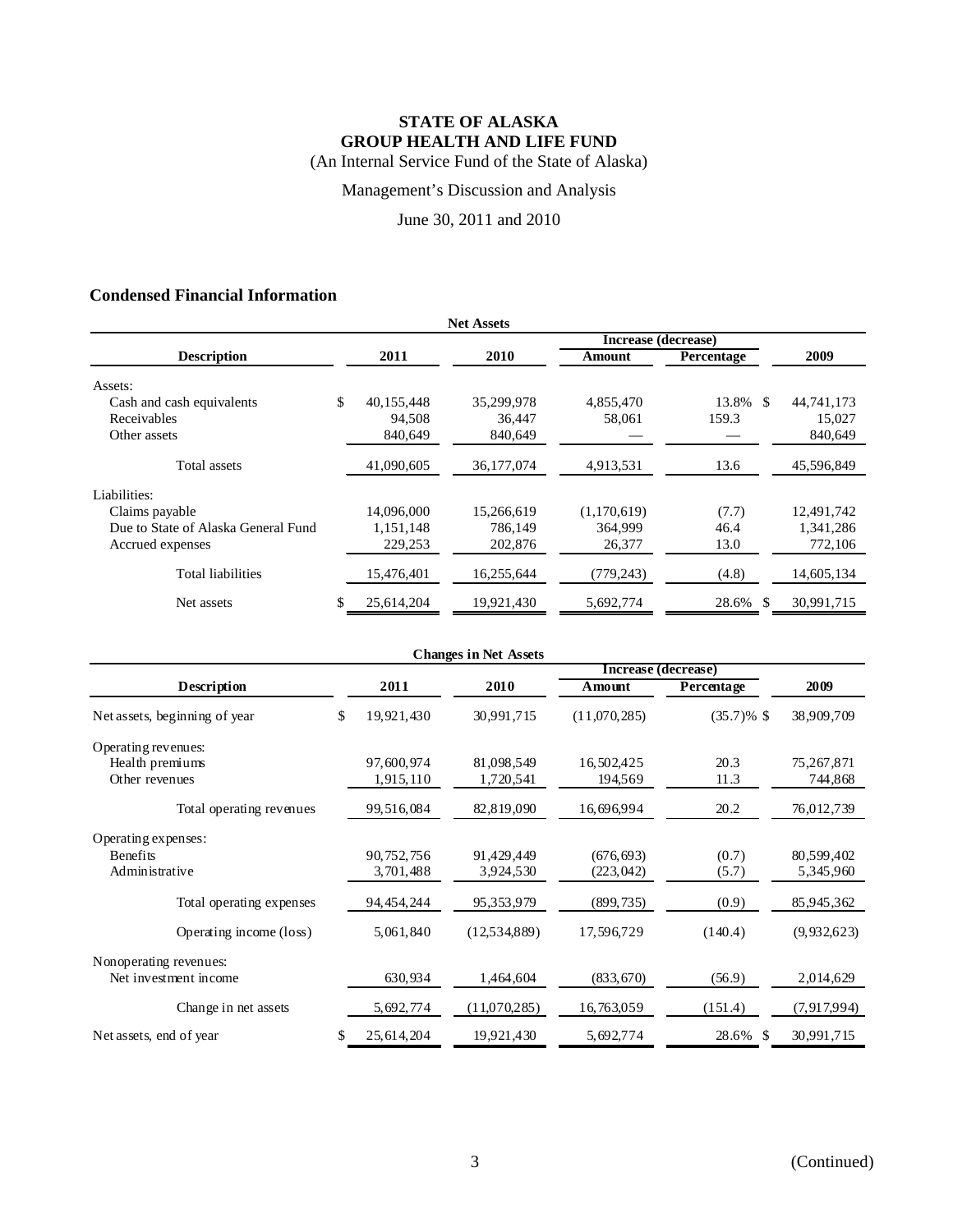Management's Discussion and Analysis

June 30, 2011 and 2010

#### **Financial Analysis of the Plan**

The statement of net assets as of June 30, 2011 and 2010 showed total assets exceeding total liabilities by \$25,614,204 and \$19,921,430, respectively. These amounts represent the total plan net assets held in trust for healthcare benefits on each of those dates. The entire amount is available to cover the Plan's obligations to pay healthcare benefits for its members and their beneficiaries.

These amounts also represent an increase in net assets of \$5,692,774 or 28.6%, a decrease of \$11,070,285 or 35.7% over fiscal year 2010 and 2009, respectively. Over the long-term, healthcare premiums collected and investment income earned are expected to cover all claims costs. With continued increases in healthcare costs, the Plan must continue to accumulate assets to meet current and future claims costs.

#### **Premium Calculations**

The overall objective of the Plan is to have sufficient funds to meet claim costs. The premiums are recommended each year by the Division of Retirement and Benefits' (the Division) benefit consultant with the governing body's concurrence and the administrator's approval. Premiums are based on the Plan's fiscal year. The benefit consultant reviews the historical claims experience and administrative costs and uses that data to estimate trends to recommend premiums for the next fiscal year.

#### **Healthcare Premiums and Investment Income**

The revenues required to fund healthcare benefits are accumulated through a combination of employer health premiums, member health premiums, other income, and net investment income.

|                           | <b>Revenues</b> |                     |              |            |            |              |  |
|---------------------------|-----------------|---------------------|--------------|------------|------------|--------------|--|
|                           |                 | Increase (decrease) |              |            |            |              |  |
|                           |                 | 2011                | 2010         | Amount     | Percentage | 2009         |  |
| Health insurance premiums |                 | 97,600,974          | 81,098,549   | 16,502,425 | 20.3%      | 75, 267, 871 |  |
| Other income              |                 | 1,915,110           | 1,720,541    | 194.569    | 11.3       | 744,868      |  |
| Net investment income     |                 | 630,934             | 1,464,604    | (833,670)  | (56.9)     | 2,014,629    |  |
| Total                     |                 | 100, 147, 018       | 84, 283, 694 | 15,863,324 | 18.8%      | 78,027,368   |  |

Over the long-term, health premiums earned and net investment income is expected to cover all costs of the Plan.

Healthcare premiums benefit credit paid by the State of Alaska (the State) increased from \$910 per month per person in fiscal year 2010 to \$1,088 per month per person in fiscal year 2011. Premiums were \$867 in fiscal year 2009. Increases to health premiums are the result of rising healthcare costs related to covered benefits. Premiums are based on historical and anticipated experience. During fiscal year 2011, there was also an increase of approximately 100 members over fiscal year 2010.

Net investment income decreased by \$833,670 or 56.9% from amounts recorded in fiscal year 2010 and decreased by \$550,025 or 27.3% from amounts recorded in fiscal year 2009. In both fiscal years 2010 and 2011, the decrease was due to lower returns on investments as well as a lower invested balance from higher healthcare costs. The Group Health and Life Fund is invested in the General Fund and Other Non-segregated Investments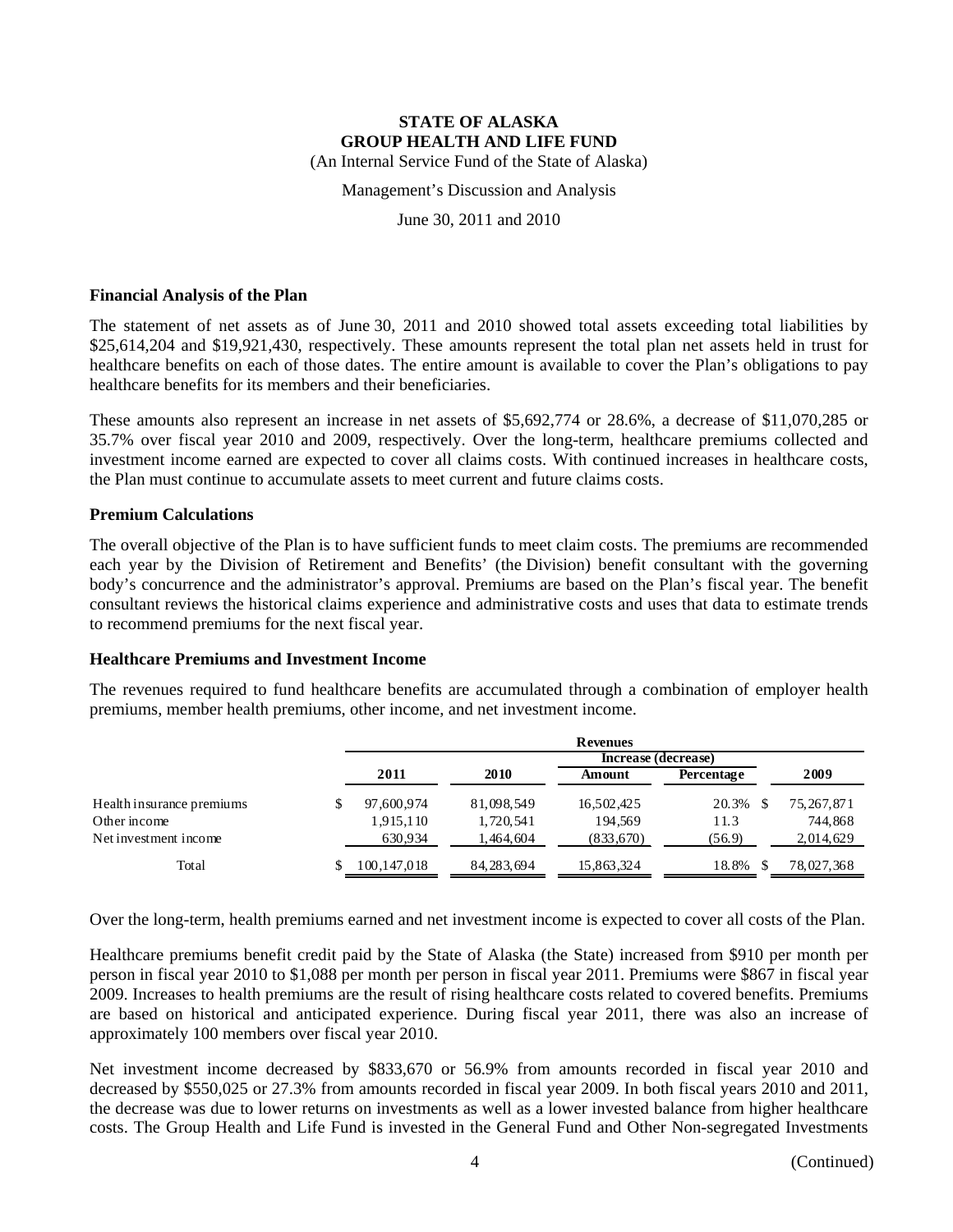Management's Discussion and Analysis

June 30, 2011 and 2010

(GeFONSI). The GeFONSI is an investment pool managed by the State of Alaska Treasury Division in the Department of Revenue. For fiscal year 2011 and 2010, the GeFONSI investments generated 1.72% and 3.38% rate of return, respectively. The GeFONSI annualized rate or return was 3.11% over the last three years and 4.15% over the last five years. The invested balance increased \$4,855,470 in fiscal year 2011, and decreased \$9,441,195 and increased \$5,930,173 in fiscal years 2010 and 2009, respectively.

#### **Benefits and Expenses**

The primary expense of the Plan is the payment of healthcare benefits. These benefit costs and the cost of administering the Plan comprises the costs of operation.

Benefit expense decreased by \$676,693 or 0.7% from fiscal year 2010 and increased by \$10,830,047 or 13.4% during fiscal years 2009. Although fiscal year 2011 saw a slight increase in covered members, healthcare costs remained at approximately the same level as fiscal year 2010.

|                     |              |            | <b>Expenses</b>     |               |            |
|---------------------|--------------|------------|---------------------|---------------|------------|
|                     |              |            | Increase (decrease) |               |            |
|                     | 2011         | 2010       | Amount              | Percentage    | 2009       |
| Healthcare benefits | 90, 752, 756 | 91.429.449 | (676, 693)          | $(0.7)$ % \$  | 80,599,402 |
| Administrative      | 3,701,488    | 3,924,530  | (223, 042)          | (5.7)         | 5,345,960  |
| Total               | 94.454.244   | 95,353,979 | (899,735)           | $(0.9) \%$ \$ | 85,945,362 |

Administrative expenses decreased \$223,042 and \$1,421,430 or 5.7% and 26.6% from fiscal years 2010 and 2009. The decrease was due to the new contract with the new third-party administrator of healthcare benefits whereby the State negotiated a better rate.

#### **Legislation**

During fiscal year 2010, the Twenty-Sixth Alaska State Legislature enacted one law that affects the System:

 House Bill 300 appropriates \$54,054 from the general fund to the Department of Administration for deposit in the Plan for health benefit reserves to implement the collective bargaining agreement for the Teachers' Education Association of Mt. Edgecumbe, for the fiscal year ended June 30, 2011.

#### **Economic Conditions, Market Environment, and Results**

The overall objective of the Plan is to have sufficient resources available to pay current and future claim costs. The premiums are calculated each fiscal year based on the anticipated claims and administrative costs for the following year. The benefit consultant reviews the historical claims experience and administrative costs and uses that data to estimate trends to develop premiums for the next fiscal year.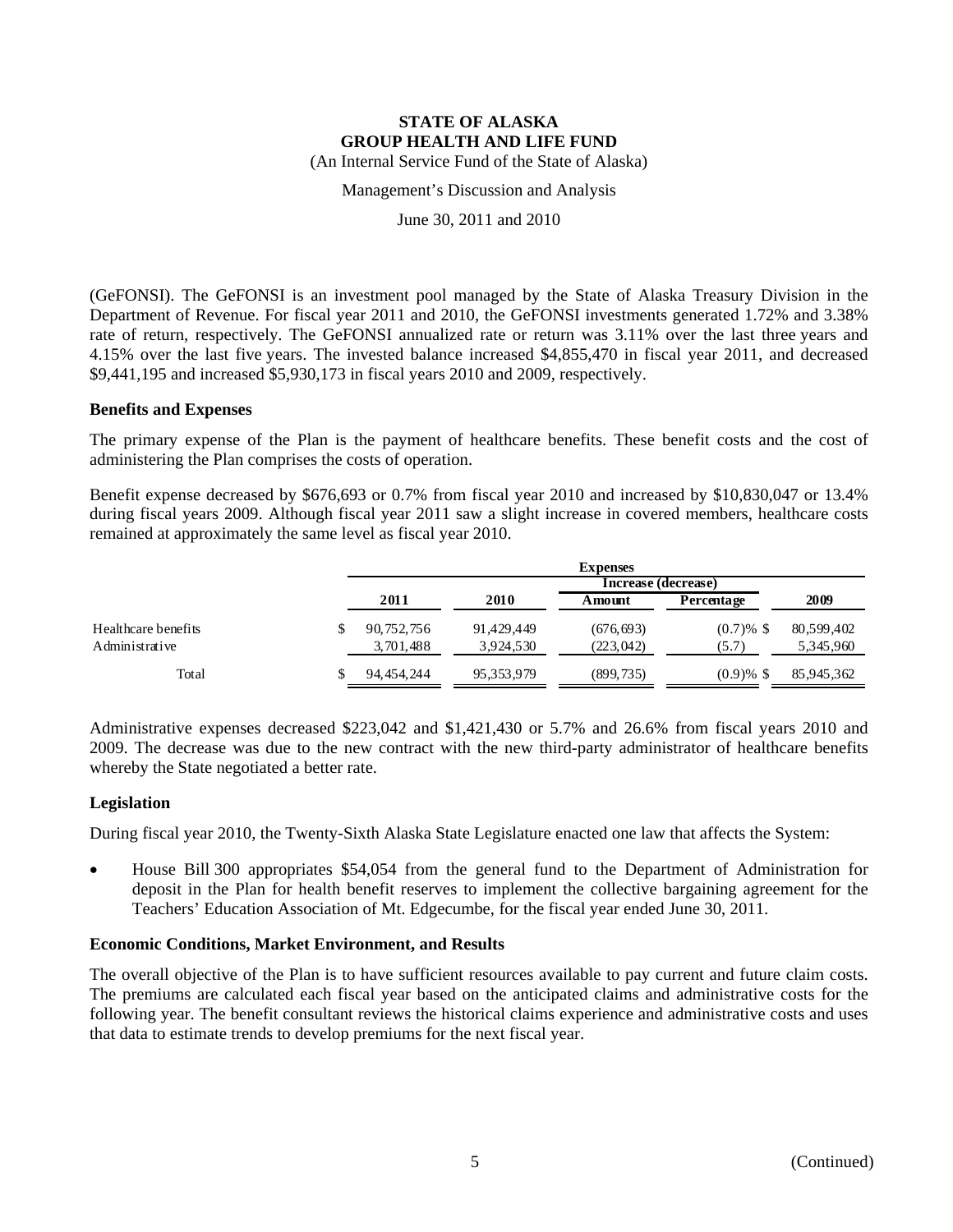## **STATE OF ALASKA GROUP HEALTH AND LIFE FUND**

(An Internal Service Fund of the State of Alaska)

Management's Discussion and Analysis

June 30, 2011 and 2010

#### **Requests for Information**

This financial report is designed to provide a general overview of the Plan's financial condition for those with interest in the Plan's finances. Questions concerning any of the information provided in this report or requests for additional financial information should be addressed to:

State of Alaska Group Health and Life Fund Division of Retirement and Benefits, Accounting Section P.O. Box 110203 Juneau, Alaska 99811-0203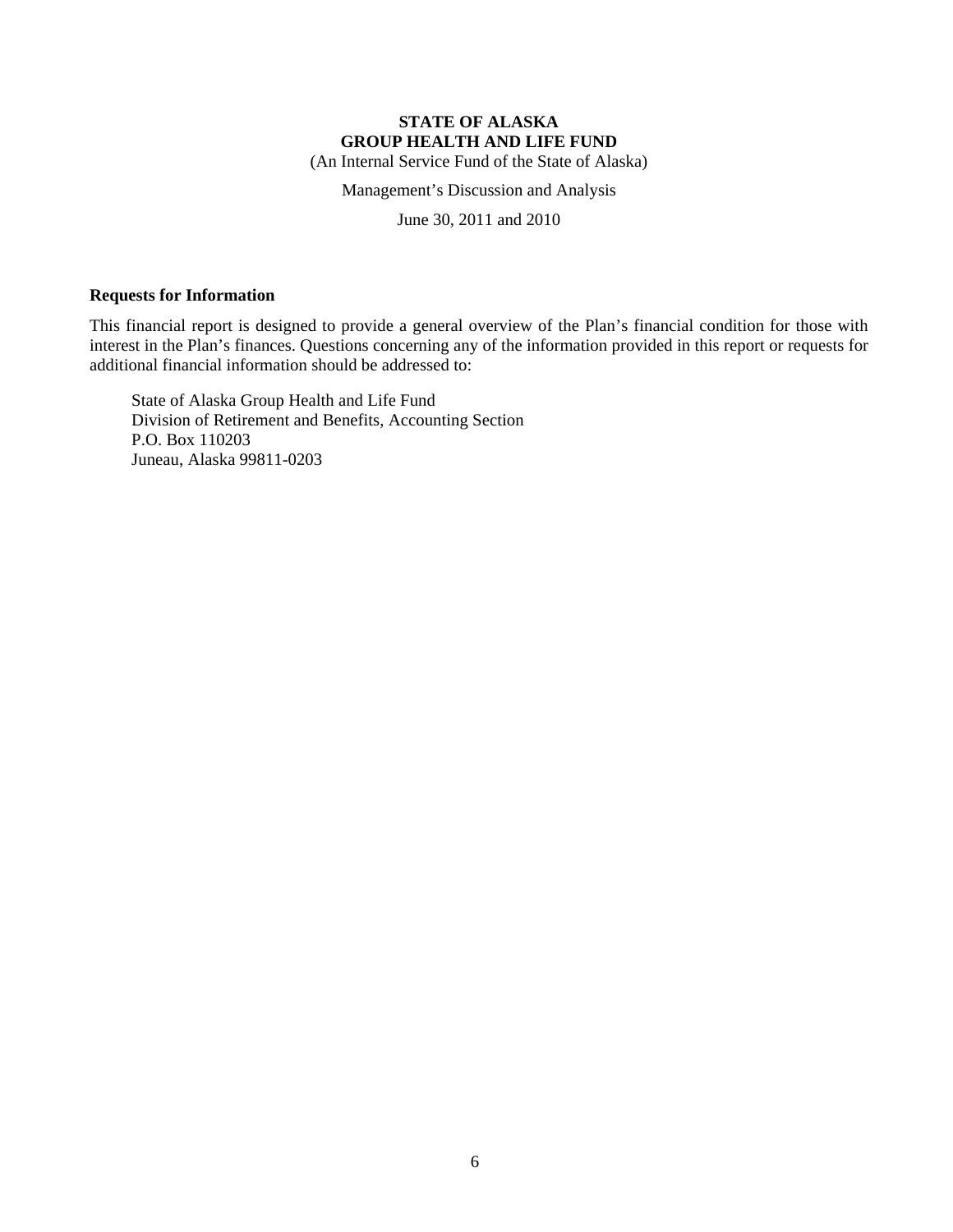## **STATE OF ALASKA GROUP HEALTH AND LIFE FUND**

(An Internal Service Fund of the State of Alaska)

## Statements of Net Assets

## June 30, 2011 and 2010

|                                                                                                                                                                                            | 2011                                 | 2010                             |
|--------------------------------------------------------------------------------------------------------------------------------------------------------------------------------------------|--------------------------------------|----------------------------------|
| Assets:<br>Cash and cash equivalents (notes 3 and 4):<br>Investment in State of Alaska General Fund and other<br>Nonsegregated Investments Pool<br>Premiums receivable<br>Other receivable | \$<br>40,155,448<br>32,015<br>62,493 | 35,299,978<br>36,447             |
| Other assets<br>Total assets                                                                                                                                                               | 840,649<br>41,090,605                | 840,649<br>36,177,074            |
| Liabilities:<br>Claims payable (note 5)<br>Due to State of Alaska General Fund (note 2)<br>Accrued expenses                                                                                | 14,096,000<br>1,151,148<br>229,253   | 15,266,619<br>786,149<br>202,876 |
| <b>Total liabilities</b>                                                                                                                                                                   | 15,476,401                           | 16,255,644                       |
| Unrestricted net assets                                                                                                                                                                    | 25,614,204                           | 19,921,430                       |

See accompanying notes to financial statements.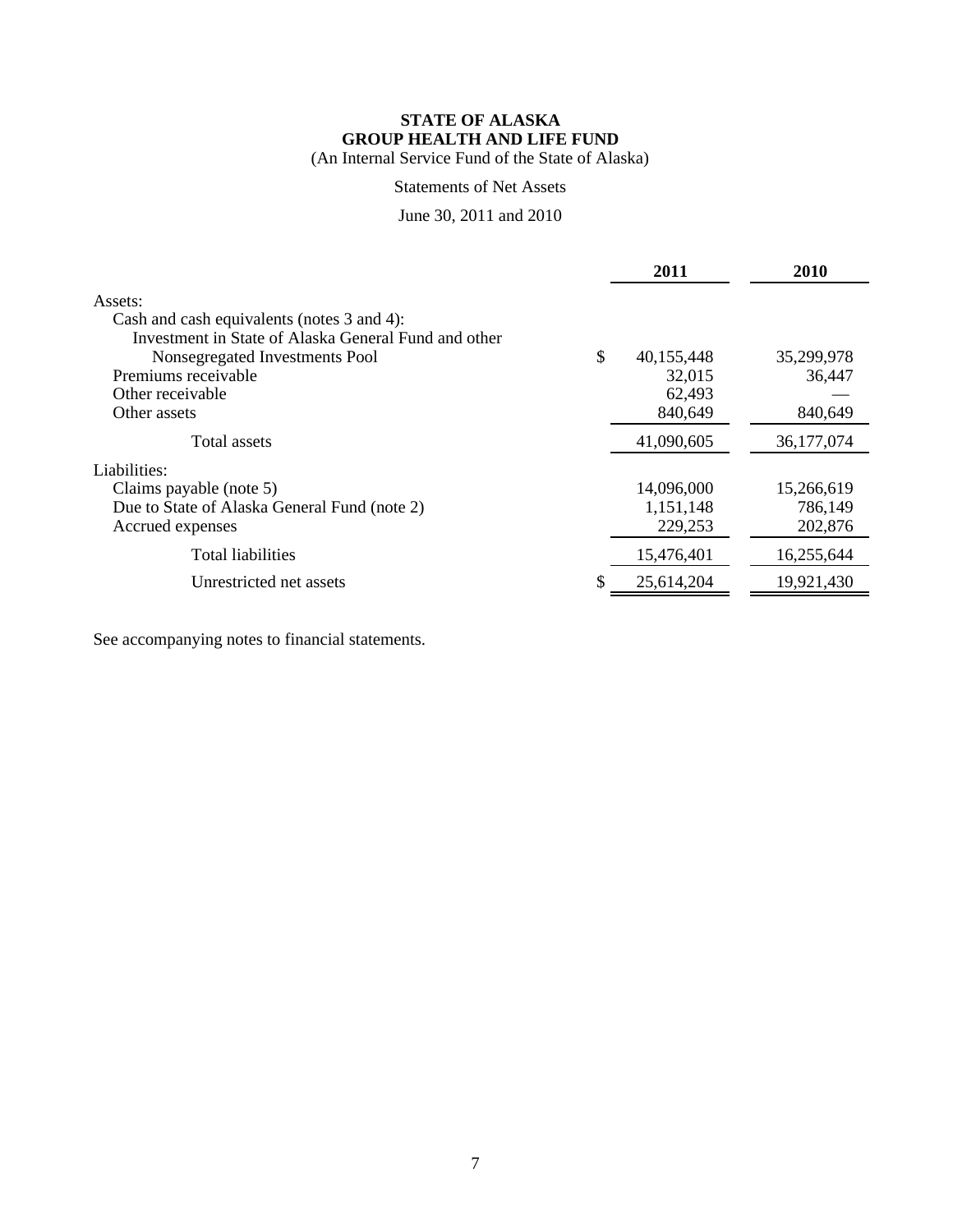## **STATE OF ALASKA GROUP HEALTH AND LIFE FUND**

(An Internal Service Fund of the State of Alaska)

## Statements of Revenues, Expenses, and Changes in Net Assets

Years ended June 30, 2011 and 2010

|                                                                                                                 |    | 2011                                               | 2010                                                    |
|-----------------------------------------------------------------------------------------------------------------|----|----------------------------------------------------|---------------------------------------------------------|
| Operating revenues:<br>Employer health premiums<br>Member health premiums<br>Cobra subsidy<br>Other             | \$ | 80,575,203<br>17,025,771<br>62,838<br>1,852,272    | 66,004,308<br>15,094,241<br>129,425<br>1,591,116        |
| Total operating revenues                                                                                        |    | 99,516,084                                         | 82,819,090                                              |
| Operating expenses:<br><b>Benefits</b><br>Administrative<br>Total operating expenses<br>Operating income (loss) |    | 90,752,756<br>3,701,488<br>94,454,244<br>5,061,840 | 91,429,449<br>3,924,530<br>95,353,979<br>(12, 534, 889) |
| Nonoperating revenues:<br>Net investment income                                                                 |    | 630,934                                            | 1,464,604                                               |
| Change in unrestricted net assets                                                                               |    | 5,692,774                                          | (11,070,285)                                            |
| Total unrestricted net assets, beginning of year                                                                |    | 19,921,430                                         | 30,991,715                                              |
| Total unrestricted net assets, end of year                                                                      | S  | 25,614,204                                         | 19,921,430                                              |

See accompanying notes to financial statements.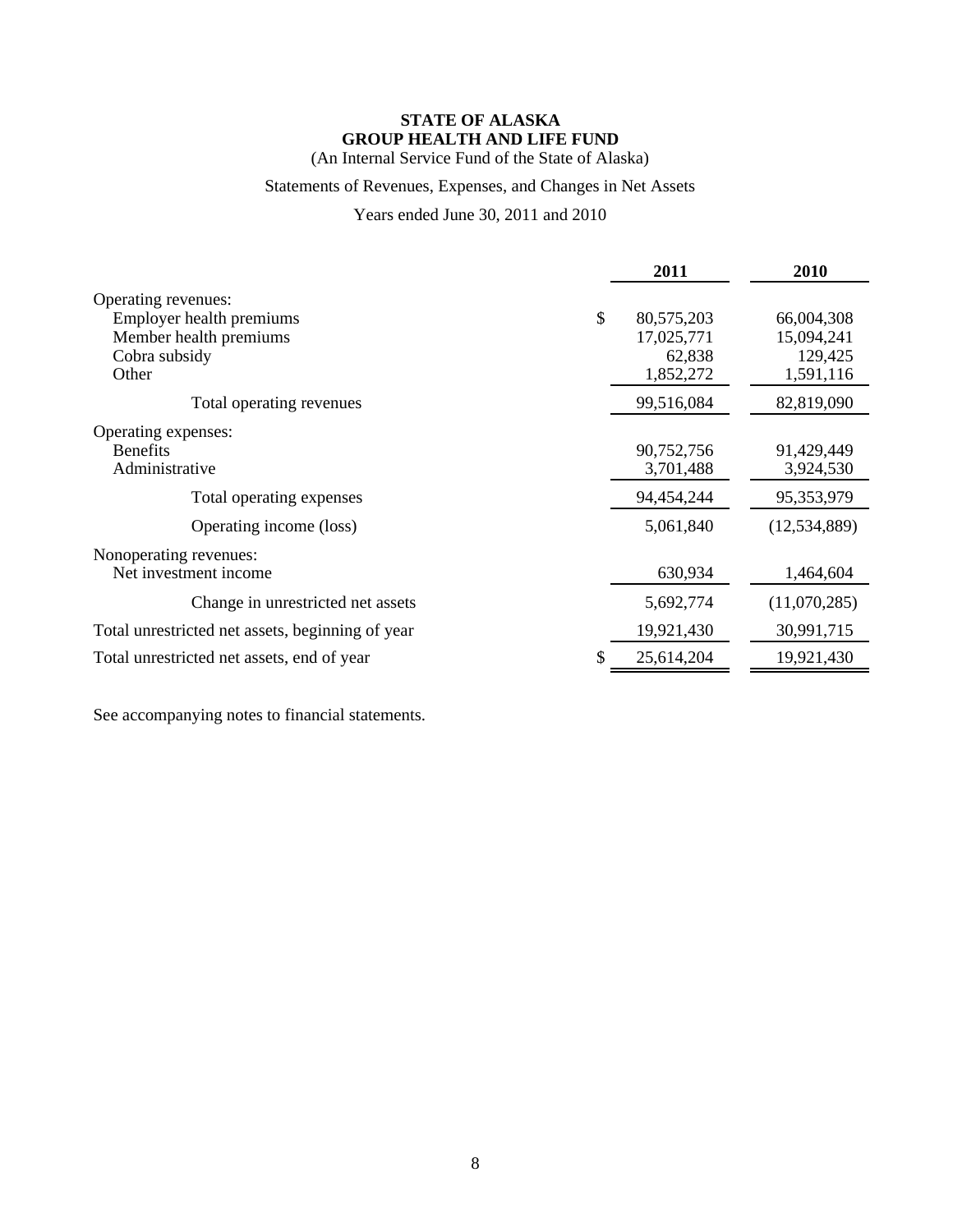## **STATE OF ALASKA GROUP HEALTH AND LIFE FUND**

(An Internal Service Fund of the State of Alaska)

## Statements of Cash Flows

## Years ended June 30, 2011 and 2010

|                                                                                                                                                                                                                                                                                               |               | 2011                                                                             | 2010                                                                               |
|-----------------------------------------------------------------------------------------------------------------------------------------------------------------------------------------------------------------------------------------------------------------------------------------------|---------------|----------------------------------------------------------------------------------|------------------------------------------------------------------------------------|
| Operating activities:<br>Cash received for premiums from the State of Alaska<br>Cash received from others for premiums<br>Cash received from third-party administrator<br>Cash payments to third-party administrator for benefits<br>Cash payments to employees<br>Cash payments to suppliers | $\mathcal{S}$ | 97,600,974<br>67,270<br>1,789,780<br>(91, 558, 376)<br>(196, 648)<br>(3,478,464) | 80,643,097<br>563,458<br>1,591,116<br>(89, 209, 710)<br>(196,019)<br>(4, 297, 741) |
| Net cash provided by (used in) operating activities                                                                                                                                                                                                                                           |               | 4,224,536                                                                        | (10, 905, 799)                                                                     |
| Investing activity:<br>Net investment income received<br>Net cash provided by investing activity<br>Net increase (decrease) in cash and cash equivalents                                                                                                                                      |               | 630,934<br>630,934<br>4,855,470                                                  | 1,464,604<br>1,464,604<br>(9,441,195)                                              |
| Cash and cash equivalents, beginning of year                                                                                                                                                                                                                                                  |               | 35,299,978                                                                       | 44,741,173                                                                         |
| Cash and cash equivalents, end of year                                                                                                                                                                                                                                                        |               | 40,155,448                                                                       | 35,299,978                                                                         |
| Operating activities:<br>Operating income (loss)<br>Adjustments to reconcile operating income (loss) to net cash<br>provided by (used in) operating activities:<br>(Increase) decrease in assets:                                                                                             | \$            | 5,061,840                                                                        | (12, 534, 889)                                                                     |
| Premiums receivable<br>Other assets<br>Increase (decrease) in liabilities:<br>Claims payable                                                                                                                                                                                                  |               | 4,431<br>(62, 492)<br>(1,129,000)                                                | (21, 419)<br>3,134,000                                                             |
| Due to State of Alaska General Fund<br>Accrued expenses                                                                                                                                                                                                                                       |               | 364,999<br>(15,242)                                                              | (555, 138)<br>(928, 353)                                                           |
| Net cash provided by (used in) operating activities                                                                                                                                                                                                                                           |               | 4,224,536                                                                        | (10, 905, 799)                                                                     |

See accompanying notes to financial statements.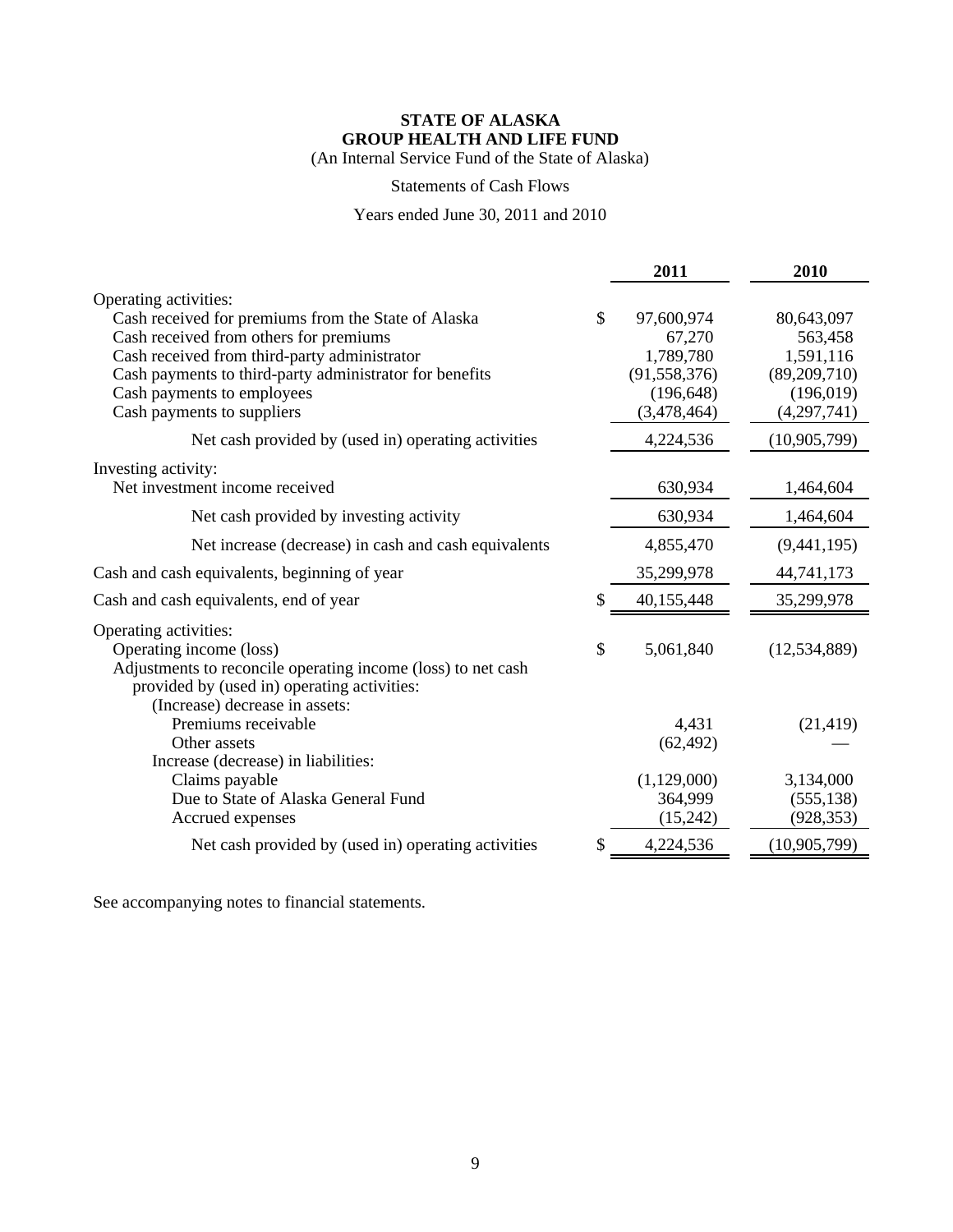Notes to Financial Statements

June 30, 2011 and 2010

#### **(1) Description**

The following brief description of the State of Alaska Group Health and Life Fund (the Plan), an Internal Service Fund of the State of Alaska (the State), is provided for general information purposes only. Participants should refer to the Select Benefits Information Booklet for more complete information.

#### *General*

The Plan was established on July 1, 1997, to provide self-insured healthcare benefits to eligible employees of the State. The Plan is an internal service fund of the State financial reporting entity and is included as such in the State's comprehensive annual financial report. As of June 30, 2011 and 2010, there were approximately 6,200 and 6,100 employees, excluding dependents, covered by the Plan, respectively.

Prior to July 1, 1997, healthcare benefits for State employees were fully insured through the payment of premiums to an insurance company.

## *Benefits*

The Plan offers medical, dental, vision, and audio benefits to eligible State employees and their dependents.

## *Eligibility*

This Plan does not provide benefits to members of the following collective bargaining units, who chose to receive health coverage through a union trust:

- Labor, Trades and Crafts Unit
- Public Safety-Airport Security Unit
- Public Safety-Troopers Unit
- Masters Mates and Pilots
- General Government Unit

All other permanent and long-term nonpermanent employees of the State are covered by the Plan, including permanent and long-term nonpermanent seasonal and part-time employees who elect coverage.

The Plan also provides coverage for State legislators and elected officials.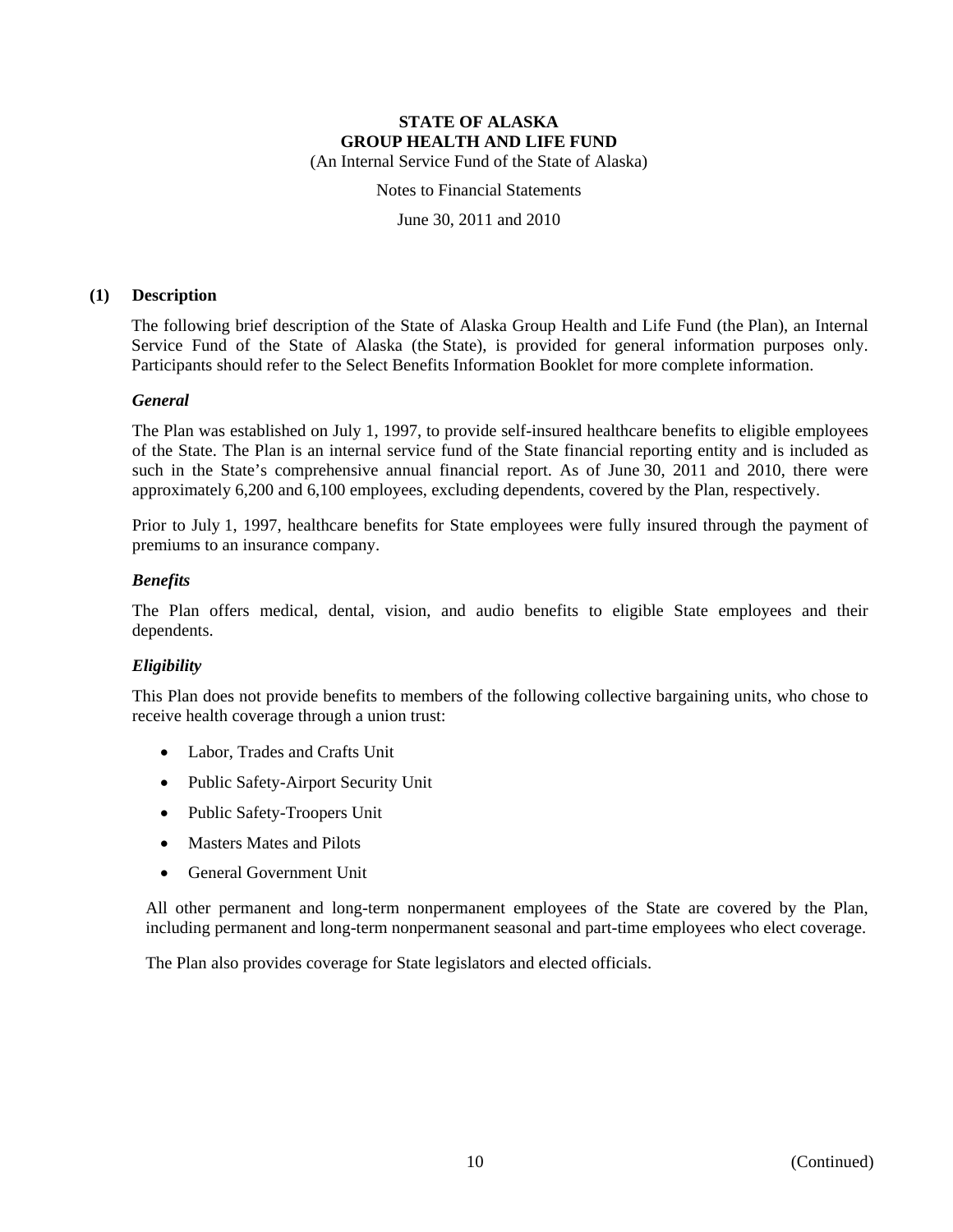Notes to Financial Statements

June 30, 2011 and 2010

#### **(1) Description (cont.)**

#### *Flexible Benefits*

Employees who are not covered through a union trust are eligible for flexible healthcare benefits. Under this program, employees are provided benefit credits by the State. Employees can use the benefit credits to purchase the benefits they want. Benefit credits equal the amount that the State contributes towards health benefits for all employees. The amount of benefit credits each employee receives is decided by the legislature and/or the appropriate collective bargaining agreement and can be adjusted each year. Each of the available options offers different benefits or pays benefits at different rates. If the cost of the benefit option selected by an employee exceeds the amount of their benefit credits, the difference is funded by the employee through pretax payroll deductions. If the cost of the benefit options selected by an employee is less than the amount of their benefit credits, the remaining benefit credits are contributed to a healthcare reimbursement account for that employee.

#### **(2) Summary of Significant Accounting Policies**

#### *Basis of Accounting*

The Plan's financial statements are prepared using the economic resources measurement focus and the accrual basis of accounting. Premiums are recognized in the period in which they are due. Benefits are recognized when due and payable.

#### *Financial Statement Presentation*

The Plan distinguishes operating revenues and expenses from nonoperating revenues and expenses. Operating revenues and expenses generally result from providing services in connection with the Plan's principal ongoing operations. The principal operating revenues of the Plan are employer and member contributions. Operating expenses for the Plan include benefits and administrative expenses. All revenues and expenses not meeting this definition are reported as nonoperating revenues and expenses.

#### *Use of Estimates*

The preparation of financial statements in conformity with U.S. generally accepted accounting principles requires management to make estimates and assumptions that affect the reported amounts of assets and liabilities and disclosure of contingent assets and liabilities at the date of the financial statements and the reported amounts of additions and deductions during the reporting period. Actual results could differ from those estimates.

#### *Investments*

Investments are recorded at fair value. Fair value is "the amount that a plan can reasonably expect to receive for an investment in a current sale between a willing buyer and a willing seller – that is, other than in a forced or liquidation sale." Security transactions are accounted for on a trade-date (ownership) basis at the current fair value.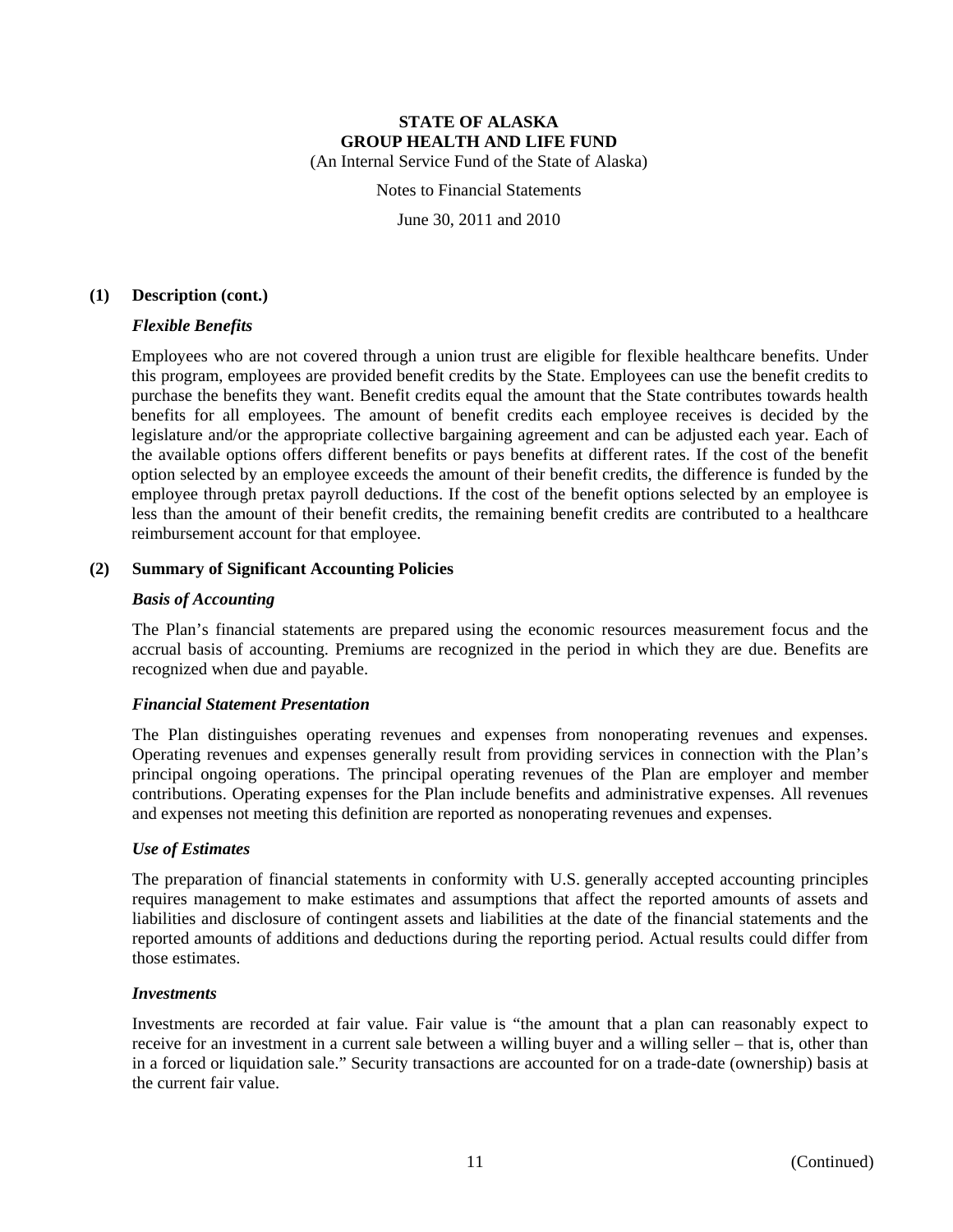Notes to Financial Statements

June 30, 2011 and 2010

#### **(2) Summary of Significant Accounting Policies (cont.)**

The Plan participates in the State General Fund and Other Non-segregated Investments (GeFONSI) pool. GeFONSI invests in fixed income securities that are valued each business day using an independent pricing service. Money market funds are valued at amortized cost, which approximates fair value.

GeFONSI investment income is distributed to pool participants if prescribed by statute or if appropriated by state legislature.

#### *Statements of Cash Flows*

For purposes of reporting cash flows, cash and cash equivalents include the Plan's investment in the GeFONSI, which includes appreciation (depreciation) at June 30, 2011 and 2010. This investment pool has the general characteristics of a demand deposit account.

#### *Administration*

The Plan is administered by the State's Division of Retirement and Benefits (the Division). The Division utilizes the services of a claims administrator, Wells Fargo Insurance Services (Wells Fargo), to process all medical, dental, and prescription drug claims. Some of the managed-care vision benefits provided by the Plan are administered by Vision Service Plan (VSP).

## *Funding*

The Plan is self-insured for all benefits. The Plan's funding policy provides for the collection of premiums from employees, if applicable, and the State. Premium amounts are actuarially determined on an annual basis and adjusted as necessary. The State retains the risk of loss of allowable claims.

## *Due from (to) State of Alaska General Fund*

Amounts due from (to) the State of Alaska General Fund represent the net difference between amounts paid by the Plan on behalf of others and amounts paid by others on behalf of the Plan.

## *Federal Income Tax Status*

The Plan is a qualified plan under section 401(a) of the Internal Revenue Code and is exempt from federal income taxes under Section 501(a).

#### **(3) Investments**

The Plan invests in the State's internally managed GeFONSI pool. GeFONSI consists of investments in the State's internally managed Short-Term and Intermediate-Term Fixed Income Pools. Actual investing is performed by investment officers in the State's Department of Revenue, Treasury Division (Treasury). The complete financial activity of the fund is shown in the Comprehensive Annual Financial Report available from the Division of Finance in the Department of Administration.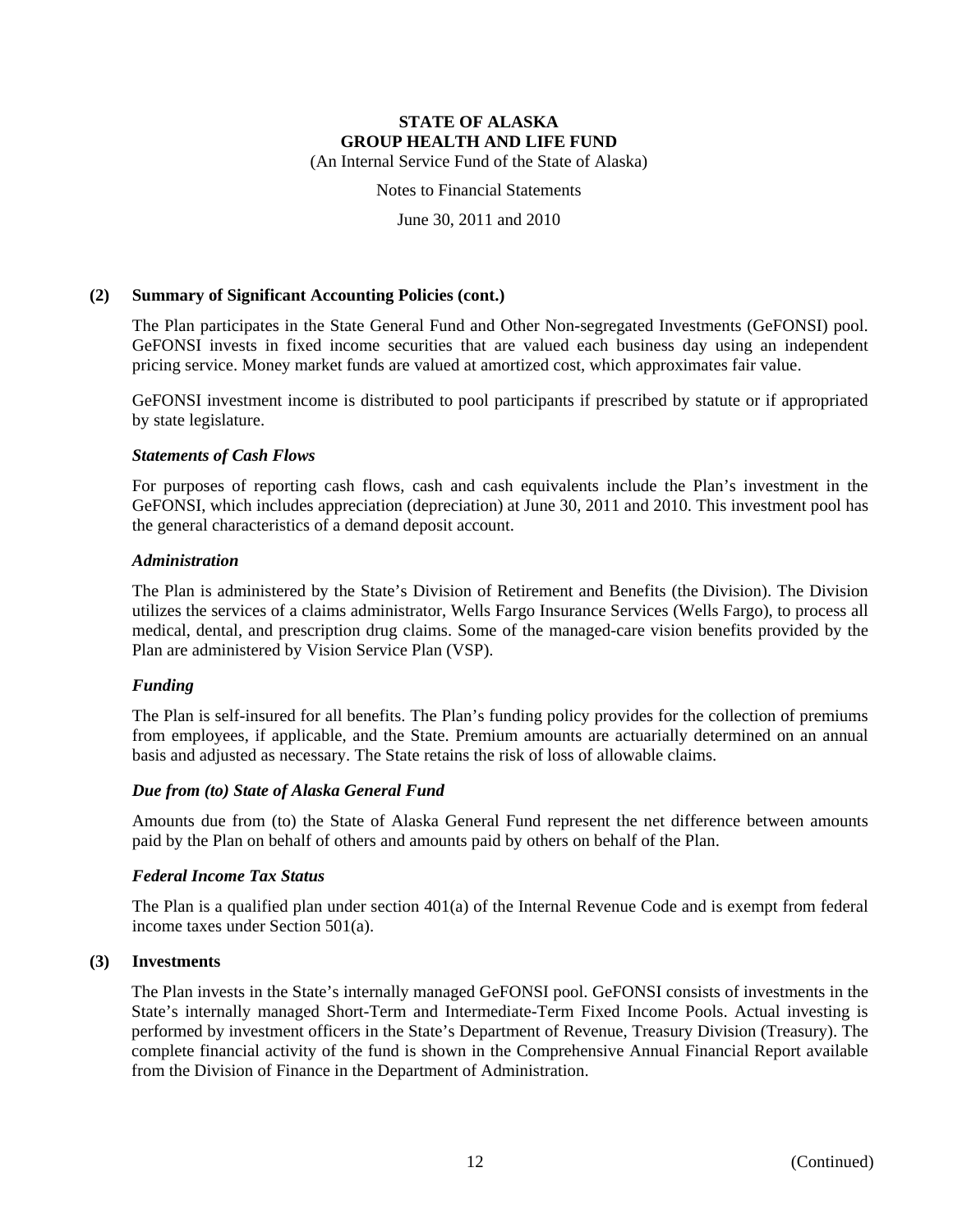Notes to Financial Statements

June 30, 2011 and 2010

#### **(3) Investments (cont.)**

Assets in the pools are reported at fair value. Investment purchases and sales are recorded on a trade-date basis.

Fixed income securities are valued each business day using prices obtained from a pricing service when such prices are available; otherwise, such securities are valued at the most current sale price or based on a valuation provided by investment managers.

The accrual basis of accounting was used for investment income and GeFONSI investment income is distributed to pool participants if prescribed by statute or if appropriated by the state legislature.

At June 30, 2011, the Plan's share of pool investments was as follows:

|                                  | <b>Fair value</b>   |                             |         |              |  |
|----------------------------------|---------------------|-----------------------------|---------|--------------|--|
|                                  | Short-term<br>fixed | Intermediate-<br>term fixed |         | <b>Total</b> |  |
| <b>Investment type</b>           | income pool         | income pool                 | Other   |              |  |
| Commercial paper                 | \$<br>1,663,479     | 61,826                      |         | 1,725,305    |  |
| Corporate bonds                  | 7,358,249           | 3,158,569                   |         | 10,516,818   |  |
| Mortgage backed                  | 341.618             | 624,702                     |         | 966,320      |  |
| Other asset backed               | 7,382,578           | 293,557                     |         | 7,676,135    |  |
| Overnight sweep account (LMCS)   | 198,490             |                             |         | 198,490      |  |
| U.S. government agency           | 410,534             | 824,583                     |         | 1,235,117    |  |
| U.S. government agency discount  |                     |                             |         |              |  |
| notes                            | 608,342             |                             |         | 608,342      |  |
| U.S. Treasury bills              | 3,477,990           |                             |         | 3,477,990    |  |
| U.S. Treasury notes              |                     | 12,335,775                  |         | 12,335,775   |  |
| U.S. Treasury strip              |                     | 11,293                      |         | 11,293       |  |
| Yankees:                         |                     |                             |         |              |  |
| Corporate                        | 145,263             | 523,072                     |         | 668,335      |  |
| Government                       |                     | 139,762                     |         | 139,762      |  |
| Total invested assets            | 21,586,543          | 17,973,139                  |         | 39,559,682   |  |
| Pool-related net assets          | 14,856              | 311,509                     |         | 326,365      |  |
| Net invested assets              | 21,601,399          | 18,284,648                  |         | 39,886,047   |  |
| Participant unallocated cash     |                     |                             | 269,401 | 269,401      |  |
| Net cash and cash<br>equivalents | \$<br>21,601,399    | 18,284,648                  | 269,401 | 40,155,448   |  |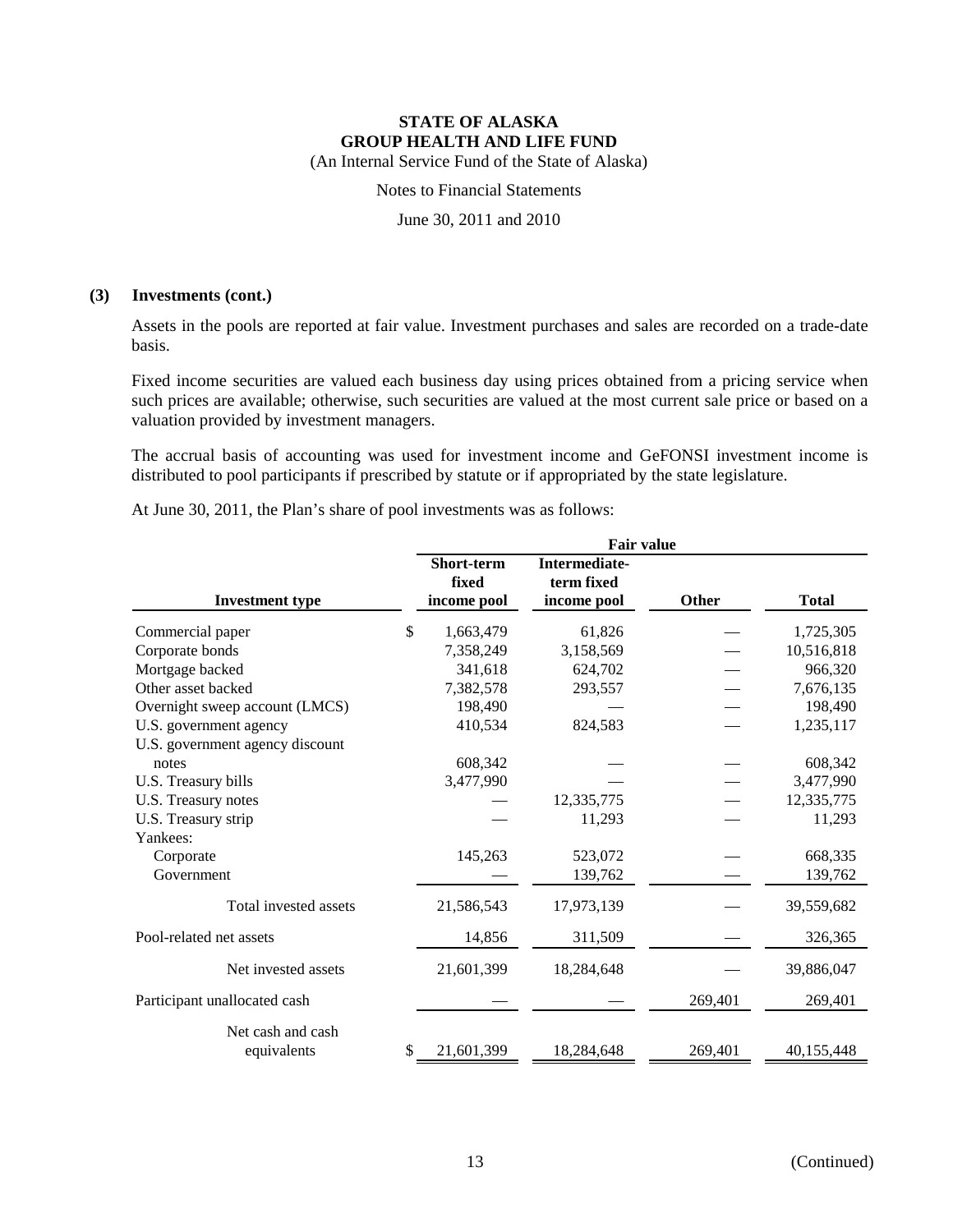Notes to Financial Statements

June 30, 2011 and 2010

#### **(3) Investments (cont.)**

At June 30, 2010, the Plan share of pool investments was as follows:

|                                       | <b>Fair value</b> |                     |                                            |       |              |
|---------------------------------------|-------------------|---------------------|--------------------------------------------|-------|--------------|
| <b>Investment type</b>                |                   | Short-term<br>fixed | Intermediate-<br>term fixed<br>income pool | Other | <b>Total</b> |
|                                       |                   | income pool         |                                            |       |              |
| Deposit                               | \$                | (32,687)            |                                            |       | (32,687)     |
| Commercial paper                      |                   | 867,303             |                                            |       | 867,303      |
| Corporate bonds                       |                   | 8,124,312           | 2,463,228                                  |       | 10,587,540   |
| Mortgage backed                       |                   | 136,850             | 1,025,413                                  |       | 1,162,263    |
| Other asset backed                    |                   | 3,812,586           | 27,891                                     |       | 3,840,477    |
| U.S. government agency                |                   | 1,152,913           | 1,824,461                                  |       | 2,977,374    |
| U.S. government agency discount       |                   |                     |                                            |       |              |
| notes                                 |                   |                     | 395,118                                    |       | 395,118      |
| U.S. Treasury bills                   |                   | 2,110,634           |                                            |       | 2,110,634    |
| U.S. Treasury notes                   |                   |                     | 5,374,648                                  |       | 5,374,648    |
| U.S. Treasury when-issued             |                   | 324,716             | 6,979,629                                  |       | 7,304,345    |
| Yankees:                              |                   |                     |                                            |       |              |
| Corporate                             |                   | 227,495             | 634,293                                    |       | 861,788      |
| Government                            |                   |                     | 155,257                                    |       | 155,257      |
| Total invested assets                 |                   | 16,724,122          | 18,879,938                                 |       | 35,604,060   |
| Pool-related net assets (liabilities) |                   | 131,649             | (434,980)                                  |       | (303, 331)   |
| Net invested assets                   |                   | 16,855,771          | 18,444,958                                 |       | 35,300,729   |
| Participant unallocated cash          |                   |                     |                                            | (751) | (751)        |
| Net cash and cash<br>equivalents      | \$                | 16,855,771          | 18,444,958                                 | (751) | 35,299,978   |

#### **(4) Deposit and Investment Risk**

#### *Interest Rate Risk*

Interest rate risk is the risk that changes in interest rates will adversely affect the fair value of an investment.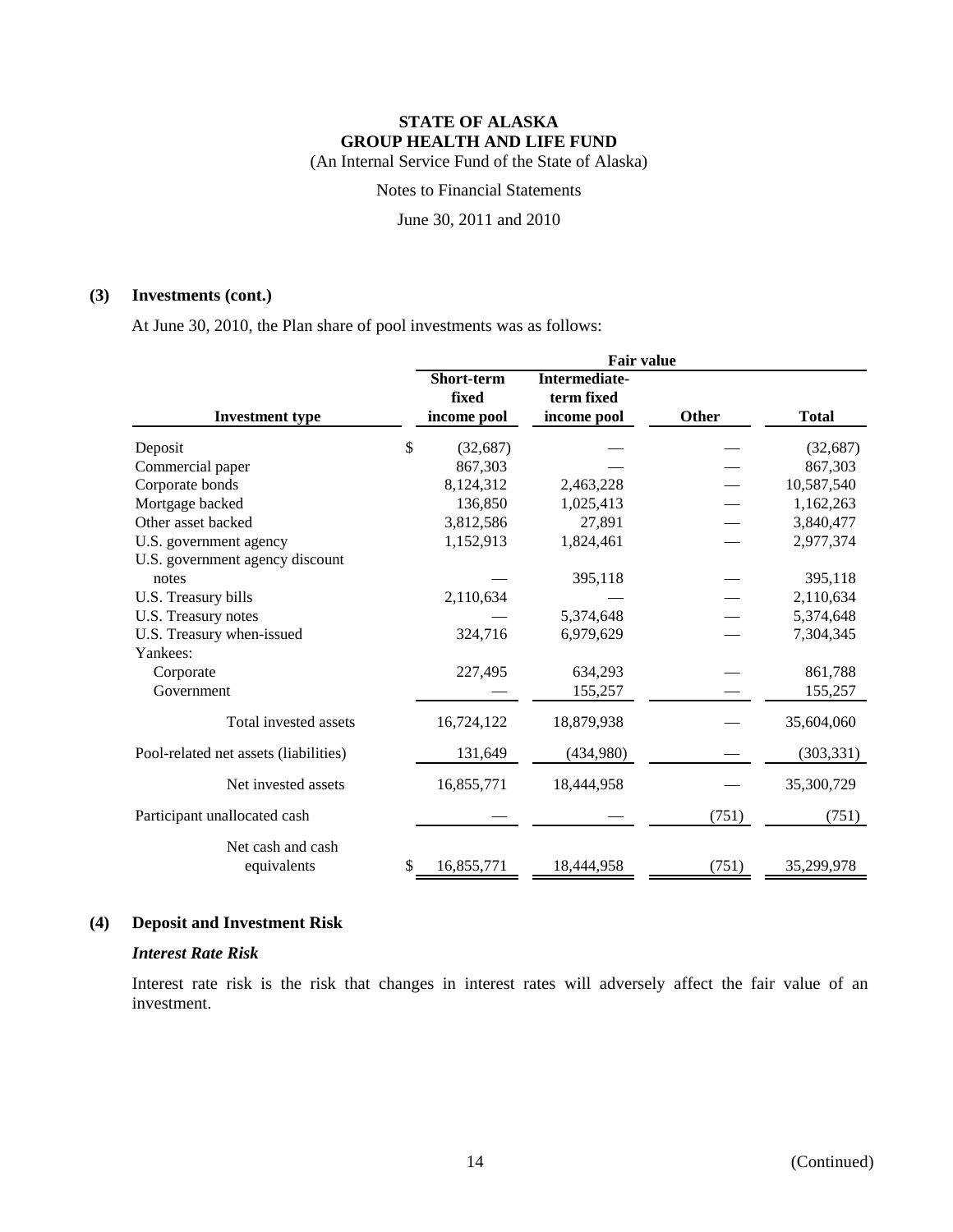Notes to Financial Statements

June 30, 2011 and 2010

#### **(4) Deposit and Investment Risk (cont.)**

#### *Short-Term Fixed Income Pool*

As a means of limiting its exposure to fair value losses arising from increasing interest rates, Treasury's investment policy limits individual fixed rate securities to fourteen months to maturity or fourteen months expected average life upon purchase. Floating rate securities are limited to three years to maturity or three years expected average life upon purchase. Treasury utilizes the actual maturity date for commercial paper and twelve-month prepay speeds for other securities. At June 30, 2011, the expected average life of individual fixed rate securities range from one day to one year and the expected average life of floating rate securities ranged from eight days to fourteen years.

#### *Intermediate-Term Fixed Income Pool*

Duration is a measure of interest rate risk. It measures a security's sensitivity to a 100-basis point change in interest rates. The duration of a pool is the average fair value weighted duration of each security in the pool taking into account all related cash flows.

Treasury uses industry-standard analytical software developed by The Yield Book Inc. to calculate effective duration. The software takes into account various possible future interest rates, historical and estimated prepayment rates, call options, and other variable cash flows for purposes of the effective duration calculation.

Through its investment policy, Treasury manages its exposure to fair value losses arising from increasing interest rates by limiting effective duration of the Intermediate-Term Fixed Income Pool to the following:

Intermediate-Term Fixed Income Pool  $- \pm 20\%$  of the Merrill Lynch 1-5 year Government Bond Index. The effective duration for the Merrill Lynch 1-5 year Government Bond Index at June 30, 2011, was 2.54 years.

At June 30, 2011, the effective duration by investment type was as follows:

|                                         | Intermediate-<br>term fixed<br>income pool |
|-----------------------------------------|--------------------------------------------|
| <b>Commercial Paper</b>                 | 0.05                                       |
| Corporate Bonds                         | 2.01                                       |
| Mortgage-Backed                         | 1.52                                       |
| Other Asset-Backed                      | 1.08                                       |
| U.S. Treasury Notes                     | 3.09                                       |
| U.S. Treasury Strip                     | 6.37                                       |
| <b>U.S. Government Agency</b>           | 2.56                                       |
| Yankees:                                |                                            |
| Corporate                               | 2.28                                       |
| Government                              | 1.92                                       |
| Portfolio effective duration (in years) | 2.53                                       |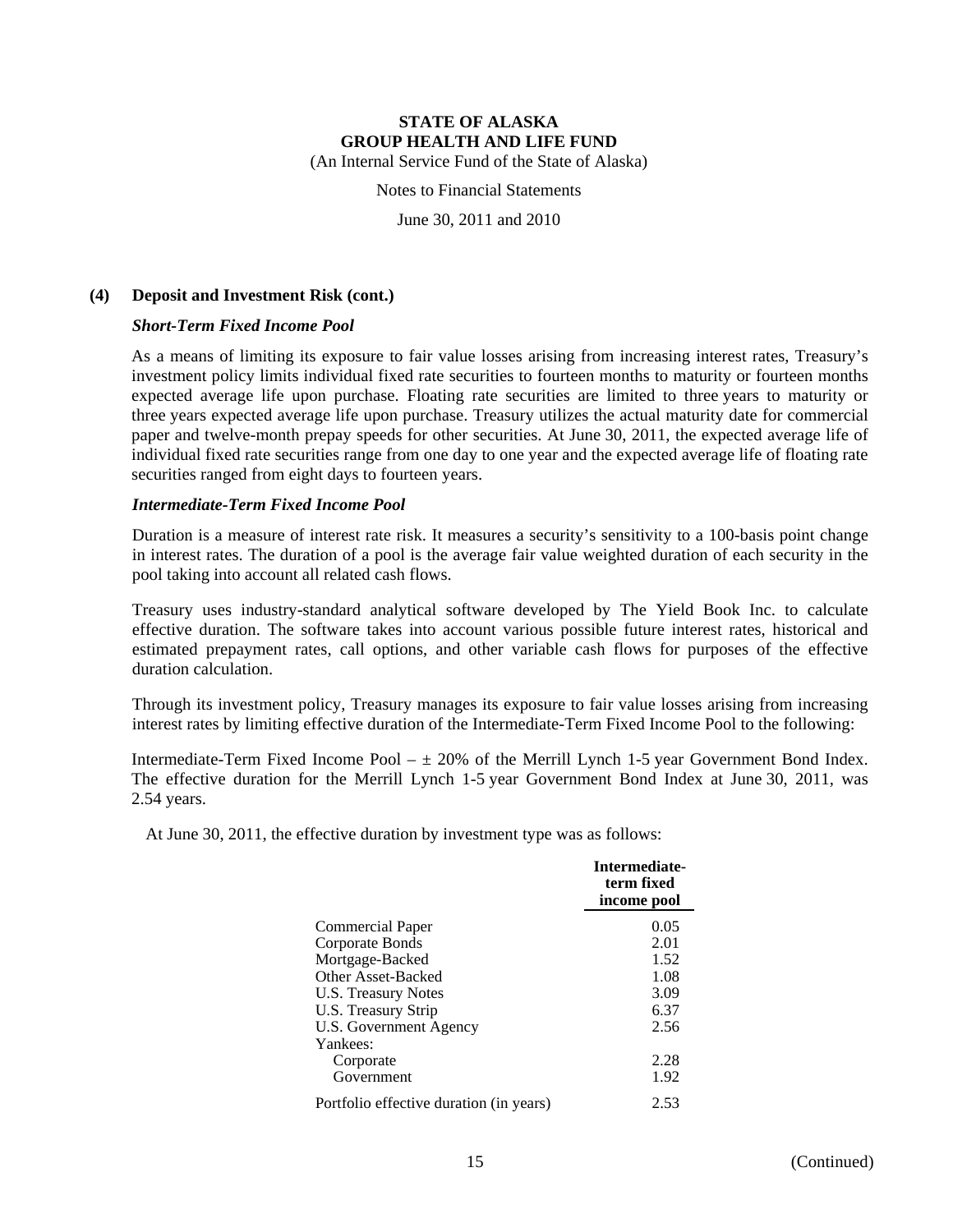Notes to Financial Statements

June 30, 2011 and 2010

#### **(4) Deposit and Investment Risk (cont.)**

## *Credit Risk*

Credit risk is the risk that an issuer or other counterparty to an investment will not fulfill its obligations.

Treasury's investment policy has the following limitations with regard to credit risk:

Short-Term Fixed Income Pool investments are limited to instruments with a long-term credit rating of at least A3 or equivalent and instruments with a short-term credit rating of at least P-1 or equivalent. Asset-backed and non-agency mortgage securities must be rated A3 or equivalent. The A3 rating is defined as the median rating of the following three rating agencies: Standard & Poor's Corporation, Moody's, and Fitch. Asset-backed and non-agency mortgage securities may be purchased if only rated by one of these agencies if they are rated AAA.

Intermediate-Term Fixed Income Pool investments are limited to securities with a long-term credit rating of at least Baa3 or equivalent and securities with a short-term credit rating of at least P-1 or equivalent. Asset-backed and non-agency mortgage securities must be rated investment grade. The investment grade rating is defined as the median rating of the following three rating agencies: Standard & Poor's Corporation, Moody's, and Fitch. Asset-backed and non-agency mortgage securities may be purchased if only rated by one of these agencies if they are rated AAA.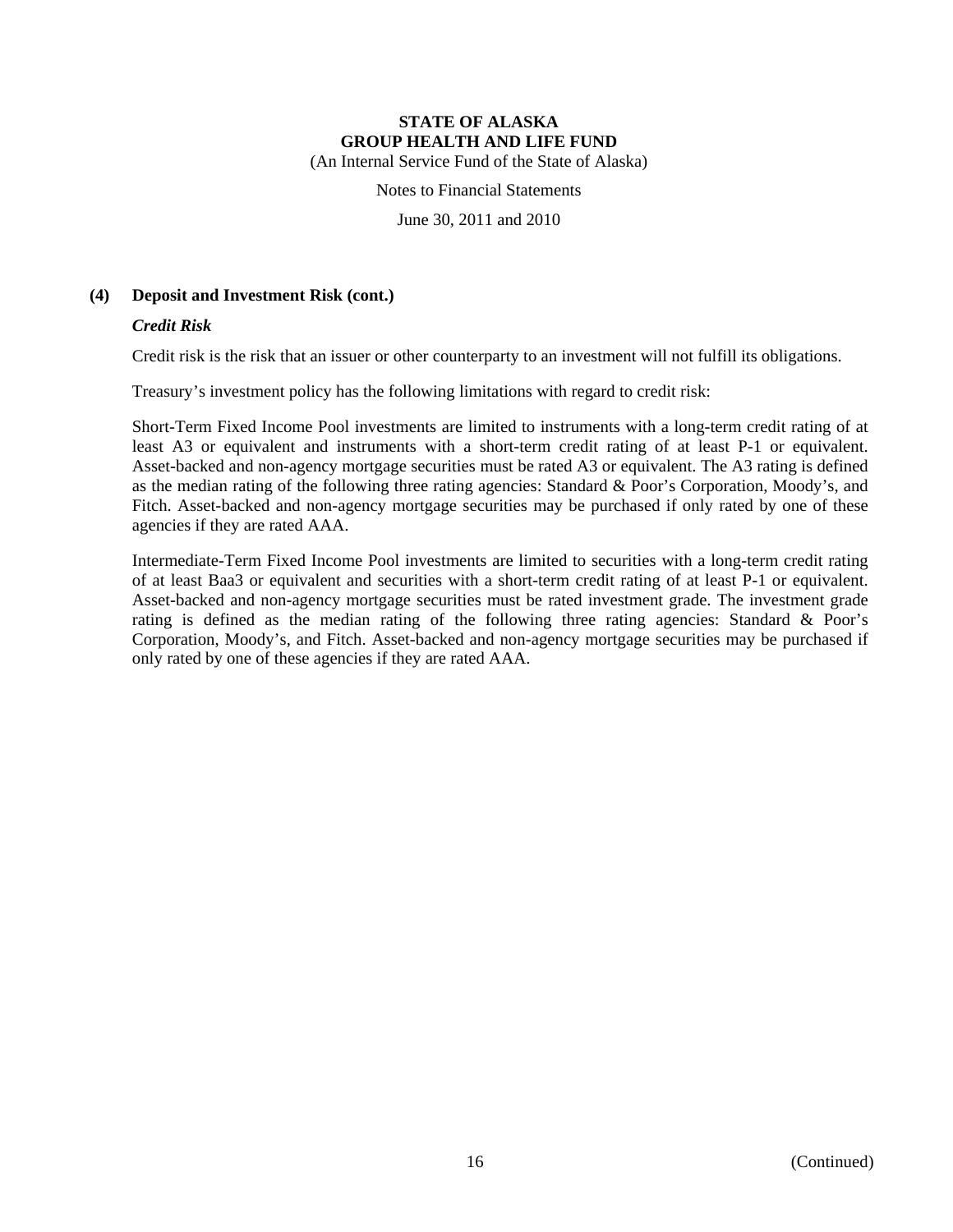Notes to Financial Statements

June 30, 2011 and 2010

#### **(4) Deposit and Investment Risk (cont.)**

At June 30, 2011, the State's internally managed pools consisted of investments with credit quality ratings issued by nationally recognized statistical rating organizations as follows (using Standard and Poor's Corporation rating scale):

| <b>Investment type</b> | Rating       | Short-term<br>fixed income<br>pool | Intermediate-<br>term fixed<br>income pool |
|------------------------|--------------|------------------------------------|--------------------------------------------|
| Commercial paper       | $A-1$        | 6.95%                              | $-$ %                                      |
| Commercial paper       | Not rated    | 0.75                               | 0.31                                       |
| Corporate bonds        | AAA          | 23.65                              | 10.25                                      |
| Corporate bonds        | AA           | 1.45                               | 1.07                                       |
| Corporate bonds        | $\mathbf{A}$ | 3.20                               | 3.20                                       |
| Corporate bonds        | <b>BBB</b>   |                                    | 1.39                                       |
| Corporate bonds        | Not rated    | 5.78                               |                                            |
| Mortgage backed        | <b>AAA</b>   | 1.58                               | 2.79                                       |
| Mortgage backed        | AA           |                                    | 0.06                                       |
| Mortgage backed        | A            |                                    | 0.02                                       |
| Mortgage backed        | Not rated    |                                    | 0.28                                       |
| Other asset backed     | <b>AAA</b>   | 30.49                              | 1.32                                       |
| Other asset backed     | A            | 0.07                               |                                            |
| Other asset backed     | <b>CCC</b>   |                                    | 0.02                                       |
| Other asset backed     | Not rated    | 3.62                               |                                            |
| U.S. government agency | <b>AAA</b>   | 1.90                               | 3.47                                       |
| U.S. government agency |              |                                    |                                            |
| discount notes         | Not rated    | 2.82                               | 0.69                                       |
| U.S. Treasury bills    | <b>AAA</b>   | 16.10                              |                                            |
| U.S. Treasury notes    | <b>AAA</b>   |                                    | 62.13                                      |
| U.S. Treasury strip    | <b>AAA</b>   |                                    | 0.06                                       |
| Yankees:               |              |                                    |                                            |
| Corporate              | <b>AAA</b>   |                                    | 0.98                                       |
| Corporate              | AA           | 0.49                               | 1.02                                       |
| Corporate              | $\mathbf{A}$ | 0.11                               | 0.40                                       |
| Corporate              | <b>BBB</b>   |                                    | 0.23                                       |
| Corporate              | Not rated    | 0.07                               |                                            |
| Government             | AA           |                                    | 0.65                                       |
| Government             | $\mathbf{A}$ |                                    | 0.01                                       |
| Government             | Not rated    |                                    | 0.05                                       |
| No credit exposure     |              | 0.97                               | 9.60                                       |
|                        |              | 100.00%                            | 100.00%                                    |